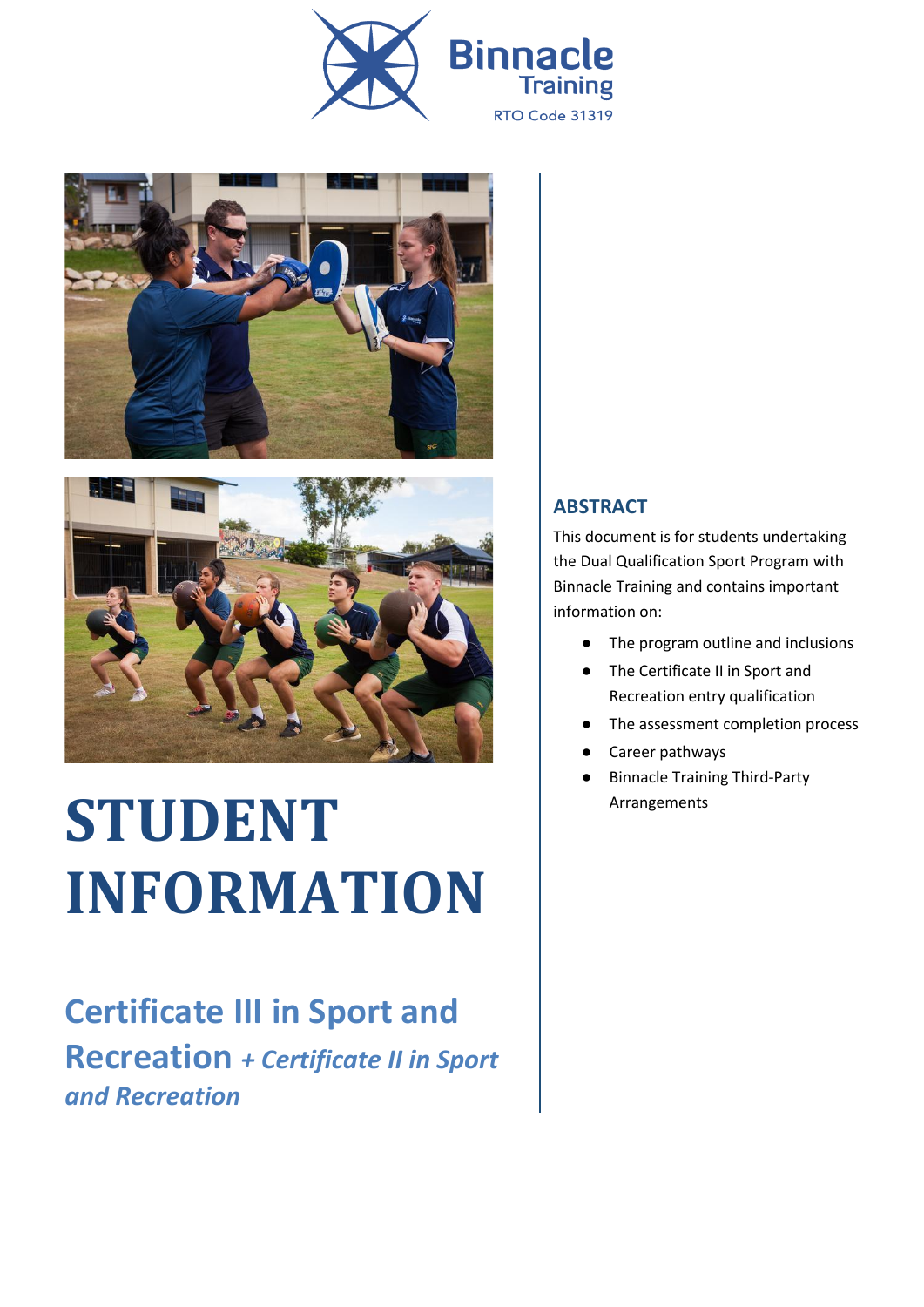# **Program Inclusions**

The 'Binnacle Dual Qualification Sport Program' incorporates two nationally recognised qualifications:

- **SIS20115 Certificate II in Sport and Recreation (entry qualification)**
- **SIS30115 Certificate III in Sport and Recreation**

The course covers the skills and knowledge required for entering the Sport and Recreation industry as a Sport/Activity Assistant or a Community Level Official/Coach and includes:

- The industry-recognised First Aid Certificate HLTAID011 Provide First Aid (After completion of the course Binnacle Training will also issue the HLTAID003 Provide First Aid qualification.)
- Developing sport, fitness and recreation industry knowledge
- Using and maintaining sport and fitness equipment
- Following health and safety standards in the workplace
- Responding to emergency situations
- Developing and updating knowledge of coaching and officiating practices
- Officiating games and competitions
- Providing quality customer service
- Coaching individuals and teams
- Planning and conducting programs
- Organising schedules
- Facilitating groups
- Conducting warm-up and cool-down programs
- Using social media tools for participant engagement

This is achieved by working alongside a Sports Coach (teacher) to deliver community-based sport and recreation activities and programs to participants within the school community (e.g. primary and junior secondary students).

#### **General vs Sport-Specialty Formats**

This program is offered in both 'General' and 'Sport Specialty' formats. Sport-Specialty formats involve undertaking one or more sport-specific (e.g. NRL, Netball, AFL, Rugby) officiating and/or coaching accreditations. Schools must be endorsed by the relevant National/State Sporting Organisation prior to offering a sport-specific accreditation.

#### **Program Outline**

The program involves learning the required knowledge and skills to be an employee in the Sport, Fitness and Recreation (SFR) industry. This learning involves practical experience as a 'Sport Assistant' and 'Community Official/Coach' and will take place in a range of settings, including the classroom, outdoors and the SFR facility at your school (e.g. sports hall).

Assessment activities include the completion of practical and knowledge tasks throughout the program. Knowledge tasks generally take the form of short answer quizzes and research tasks that are completed online. Many of the practical tasks will also involve completing an industry document (e.g. session plan).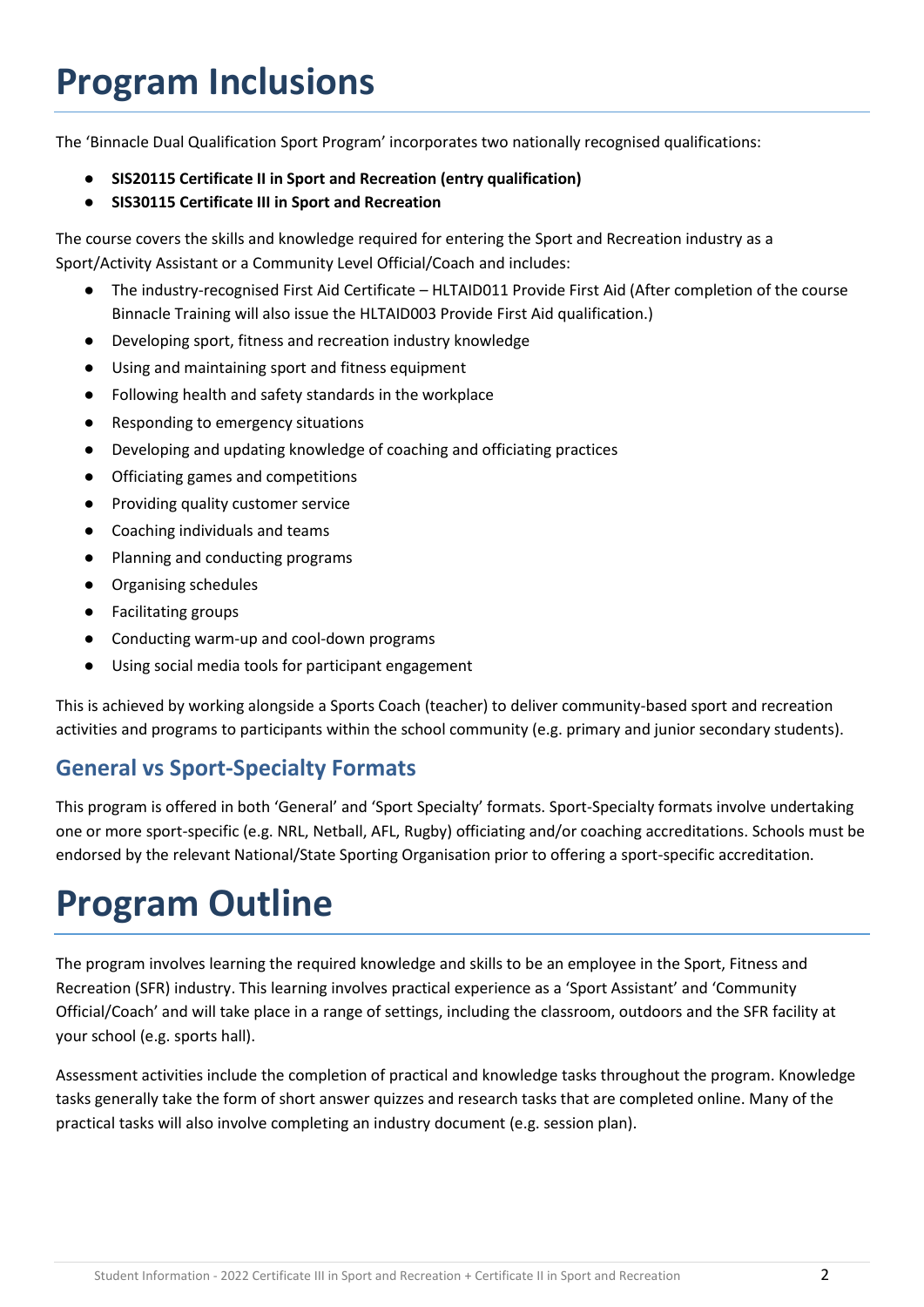# **Completing Assessments**

All assessment tasks and resources are online (practical components are completed in an SFR environment e.g. the sports hall) and each term has a specific number of assessment tasks.

Your teacher will regularly review the completion of your assessment and if incomplete or not yet satisfactory, you may be required to finalise the assessment in your own time (e.g. during exam block) before the next school term commences.

Your completed assessment and associated documentation will be stored online in your Binnacle Lounge account for your teacher to mark ('Satisfactory' or 'Not Yet Satisfactory').

- 1. You complete the assessment each term:
	- Knowledge assessments completed online in your Binnacle lounge.
	- Demonstrate required skills in practical tasks.
	- Access to training resources to assist with assessment are also available in your Binnacle Lounge.

#### The teacher marks your assessment:

- Some knowledge assessment items are 'auto-marked' by the Binnacle Lounge learning platform.
- The teacher will mark your other (e.g. project, practical and case study) assessment items.
- The sign-off page in each term is where feedback is provided and the outcome of each assessment item is recorded.

# **Units of Competency**

The units of competency scheduled for finalisation are:

|                         | <b>UNIT CODE</b> | <b>UNIT TITLE</b>                                              |
|-------------------------|------------------|----------------------------------------------------------------|
| <b>TERMS</b><br>$1 - 4$ | HLTWHS001        | Participate in workplace health and safety                     |
|                         | SISXEMR001       | Respond to emergency situations                                |
|                         | SISXIND001       | Work effectively in sport, fitness and recreation environments |
|                         | SISXCAI002       | Assist with activity sessions                                  |
|                         | SISXIND002       | Maintain sport, fitness and recreation industry knowledge      |
|                         | SISXCCS001       | Provide quality service                                        |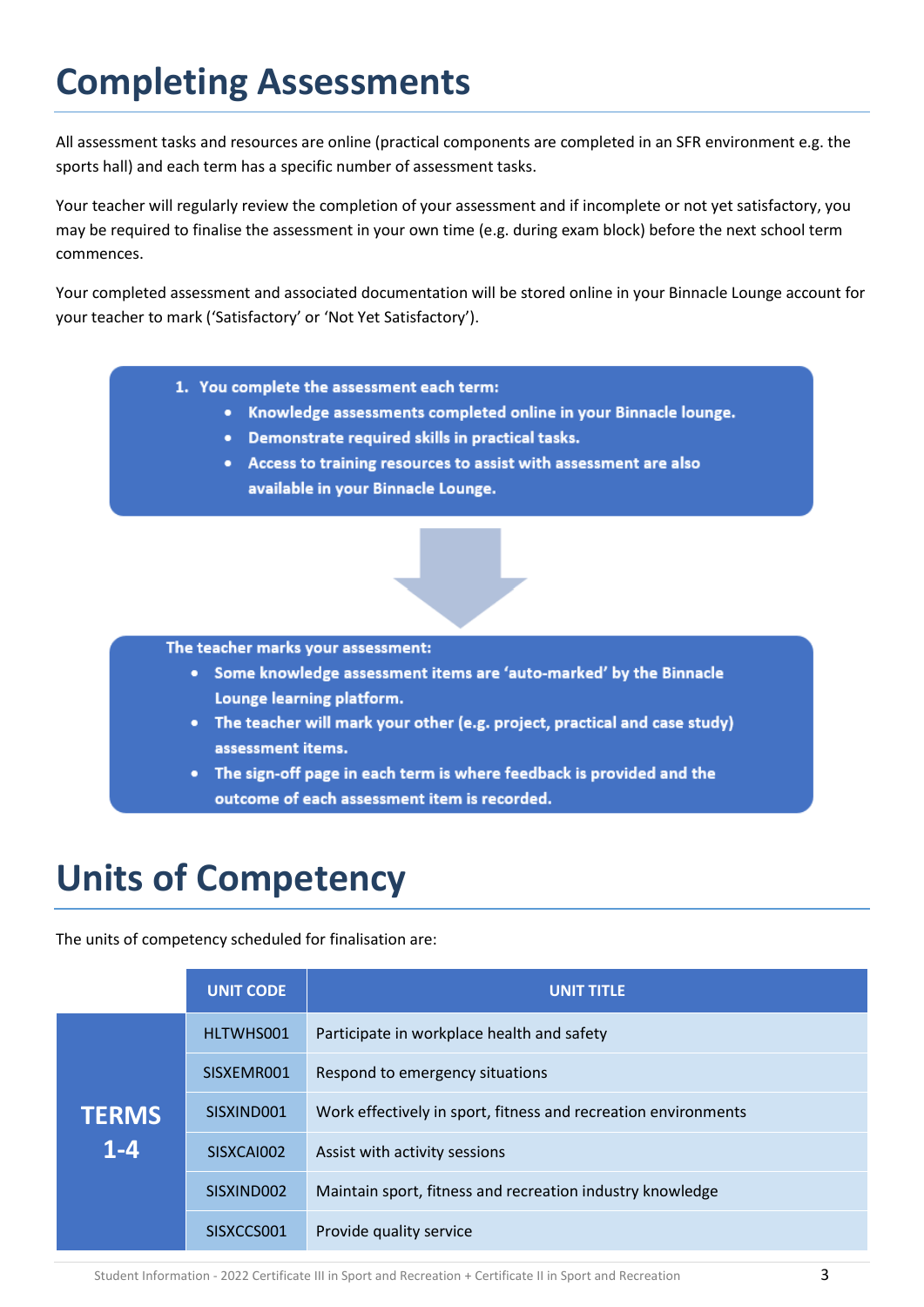|  | BSBWOR202 | Organise and complete daily work activities                   |
|--|-----------|---------------------------------------------------------------|
|  | BSBTEC201 | Use business software applications                            |
|  | BSBTEC202 | Use digital technologies to communicate in a work environment |
|  | BSBTEC203 | Research using the internet                                   |
|  | ICTICT203 | Operate application software packages                         |
|  | BSBSUS201 | Participate in environmentally sustainable work practices     |
|  | HLTAID003 | Provide first aid                                             |

#### **Qualification scheduled for finalisation: SIS20115 CERTIFICATE II IN SPORT AND RECREATION**

|              | <b>UNIT CODE</b> | <b>UNIT TITLE</b>                                                          |
|--------------|------------------|----------------------------------------------------------------------------|
|              | BSBWOR204        | Use business technology                                                    |
|              | BSBWHS303        | Participate in WHS hazard identification, risk assessment and risk control |
|              | SISXCAI003       | Conduct non-instructional sport, fitness and recreation sessions           |
| <b>TERMS</b> | ICTWEB201        | Use social media tools for collaboration and engagement                    |
| $5-6$        | SISXCAI006       | Facilitate groups                                                          |
|              | BSBWOR301        | Organise personal work priorities and development                          |
|              | BSBADM307        | Organise schedules                                                         |
|              | SISXCAI004       | Plan and conduct programs                                                  |

**Qualification scheduled for finalisation: SIS30115 CERTIFICATE III IN SPORT AND RECREATION**

#### **TERM 7 ADD-ON: 4 x Units of Competency**

|              | UNIT CODE  | <b>UNIT TITLE</b>                                                                                         |
|--------------|------------|-----------------------------------------------------------------------------------------------------------|
| <b>TERM'</b> | SISSSCO001 | Conduct sport coaching sessions with foundation level participants                                        |
|              | BSBPEF302  | Develop self-awareness                                                                                    |
|              | HLTAID009  | Provide cardiopulmonary resuscitation (Completed as part of Provide First<br>Aid - HLTAID011 Certificate) |
|              | HLTAID010  | Provide basic emergency life support (Completed as part of Provide First<br>Aid - HLTAID011 Certificate)  |

*NOTE: The units of competency in the 'Term 7 Add-On' to be reported to qualification: SIS30315 Certificate III in Fitness (partial completion only) to be eligible for an additional 2 QCE credits (with a maximum of 8 credits from the same training package contributing to a QCE). Please contact Binnacle Training if you wish to explore further options.*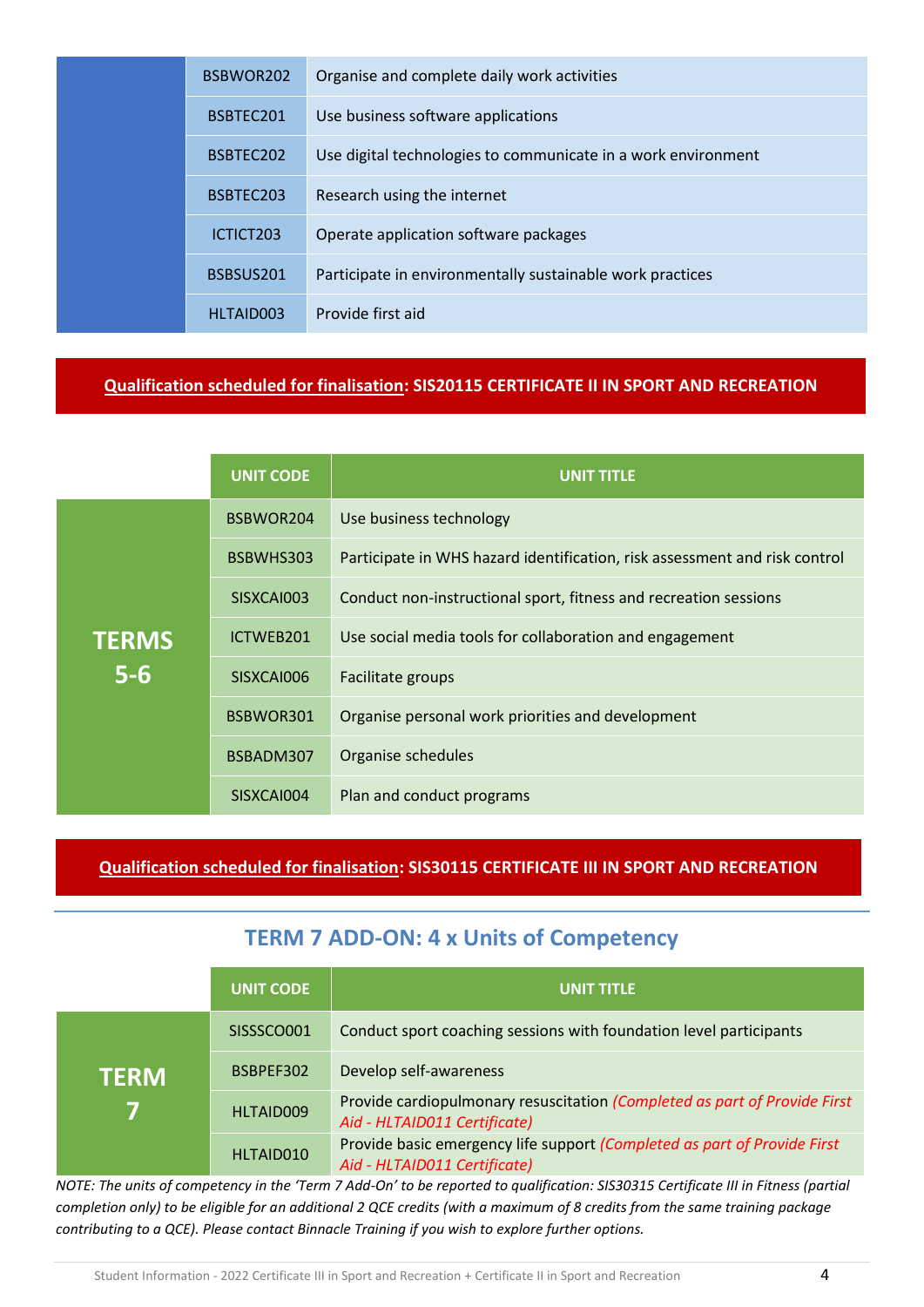## **Career Pathways**

Graduates of the 'Binnacle Sports Program' may explore a Certificate IV/Diploma pathway with another training provider (e.g. Fit College or TAFE Queensland) upon completion of the Certificate III in Sport and Recreation. Please ask your Binnacle Teacher to contact Binnacle Training if you would like further information regarding a Certificate IV or other inter-related industry pathway qualifications (e.g. Business).



# **Binnacle Training Third-Party Arrangements**

As the RTO, Binnacle Training engages individual secondary schools under a third-party arrangement to provide physical and human resources to deliver training and conduct assessment.